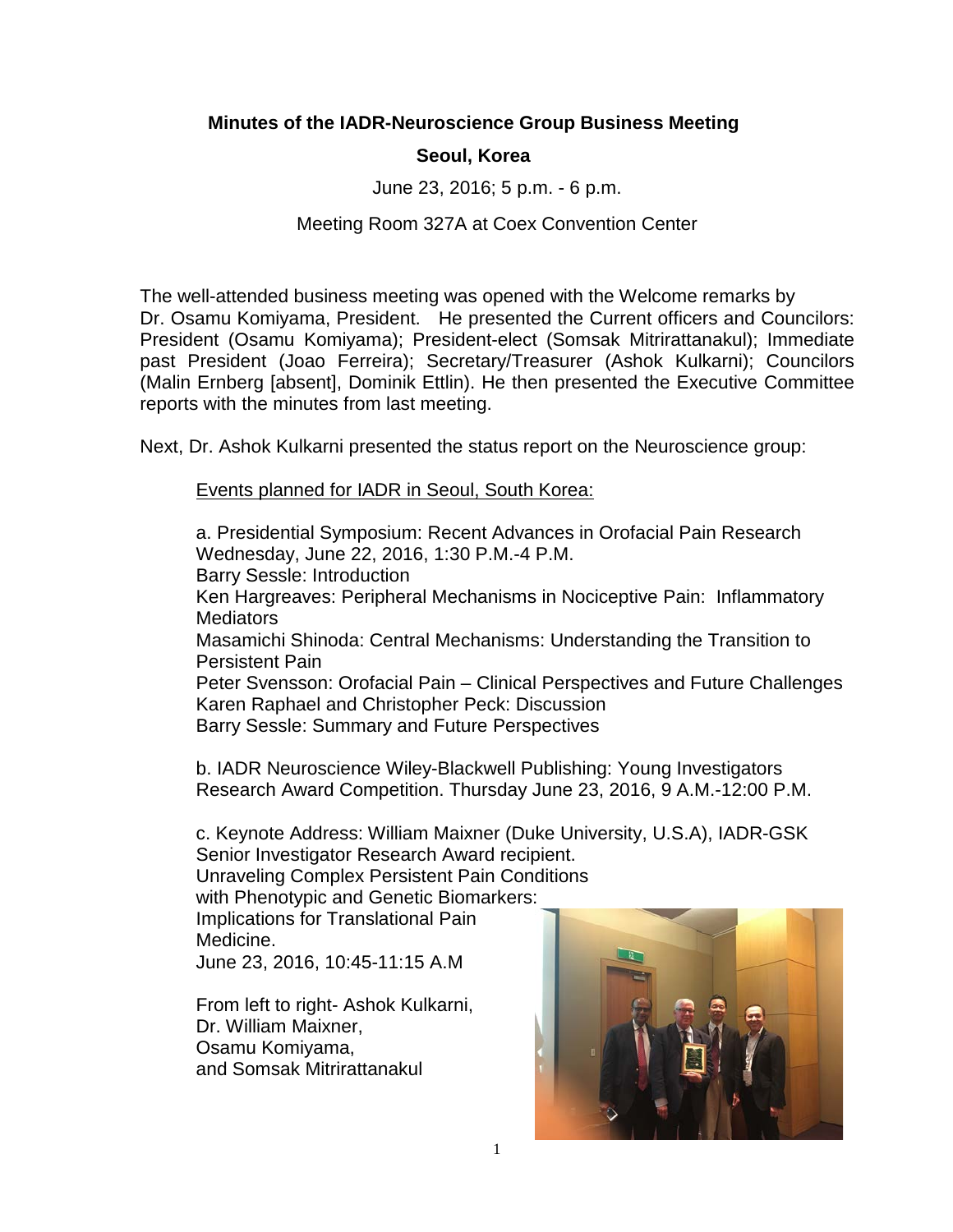d. Oral: 2 sessions with total of 10 presentations 1) TMD & Related Pain Conditions with Keynote Address; Thursday June 23 10:45 A.M. - 12:15 A.M. 2) Bruxism; Friday June 24, 2016, 8 A.M. - 9:30 A.M.

e. Poster: 3 sessions with total of 36 presentations 1) Neuroscience group Basic Research Thursday, June 23, 2016, 2 P.M.-3:15 P.M. 2) TMD & Related Conditions II Friday, June 24, 2016, 3:30 P. M. - 4:45 P.M. 3) Orofacial Pain Saturday, June 25, 2016; 11:15 A.M. - 12:30 P.M.

f. Neuroscience symposium: Orofacial Pain: From the Bench to Bed Side Co-sponsors: Clinical and Translational Science Network Group, Oral Medicine & Pathology Scientific Group, and Oral and Maxillofacial Surgery Group. Saturday June 25, 2016, 8 A.M.- 9:30 A.M. Speakers: Seog Bae Oh, Masamichi Shinoda, Man-Kyo Chung and Ashok Kulkarni.



The participants of the Symposium and the Officers of the Neuroscience Group: From left to right- Ashok Kulkarni, Masamichi Shinoda, Dr. Barry Sessle (special guest) Osamu Komiyama, Man-Kyo Chung, Seog Bae Oh, and Somsak Mitrirattanakul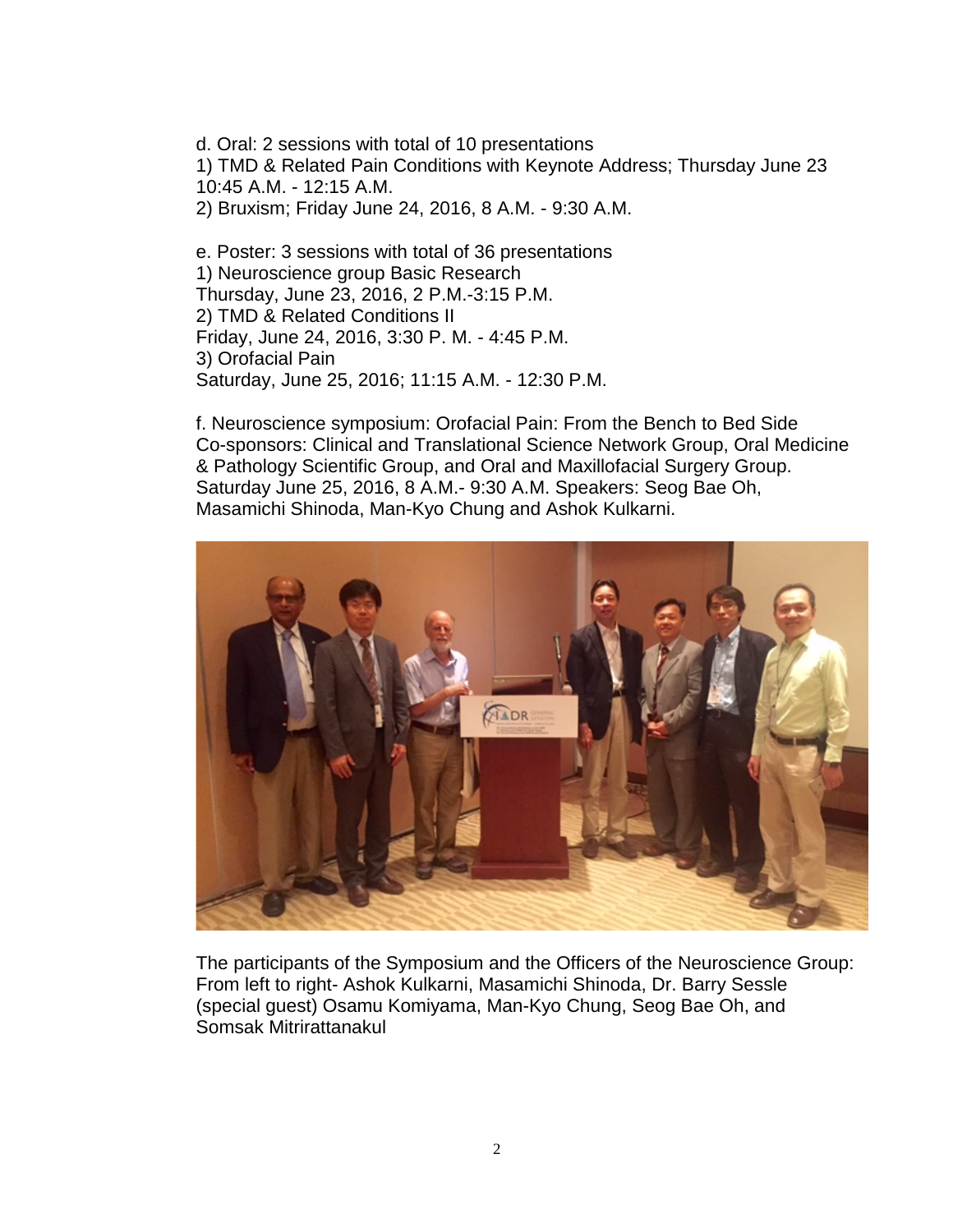G. Symposium: How Can the DC/TMD Improve Education and Clinical Practice Sponsored by International RDC/TMD consortium network and co-sponsored by Neuroscience group. Saturday June 25; 8 A.M.- 9:30 A.M.

h. Hands-on Workshop: Orofacial Pain Taxonomies and Phenotypes: Plenary Session- Discussion and Final Recommendations Wednesday June 22, 2016, 8:30 A.M.–12:00 P.M. Sponsored by International RDC/TMD consortium network and co-sponsored by Neuroscience group

i. Lunch and Learn Sessions: Friday June 24, 2016, 12:30 P.M.–1:45 P.M.

1) Motor Learning and Bruxism: Takashi Iida. Co-sponsor: Prosthodontics Research

2) Sensory Testing in Orofacial Pain Evaluation: Lene Baad-Hansen. Sponsored by International RDC/TMD consortium network and co-sponsored by Neuroscience group

3) Standardized Data Collection for Temporomandibular Disorders: Jean-Paul Goulet. Sponsored by International RDC/TMD consortium network and cosponsored by Neuroscience group

### Financial and membership report:

- Group Bank Account was transferred to IADR Finance Office for future transactions on August 12, 2015
- Financial status:
	- Balance on 3/20/2015: US\$ 8,820.54 (Wells Fargo Bank)
		- o Income: US\$ 7,0446.05 (Membership dues, Reimbursements)
			- o Expenses: US\$ 2,311.32
			- o Keynote speakers reimbursement (US\$ 2,097.41)
			- o Wire transfer fees and other bank fees (USD 50.00)
			- o Two Award plaques (US\$163.91)
	- Balance on 3/31/2016: US\$ 13,555.27 (IADR Finance Office)

Membership status 2013-2016:

- o 2013 Total memberships: 275
	- **Full Members: 158**
	- Retired Members: 11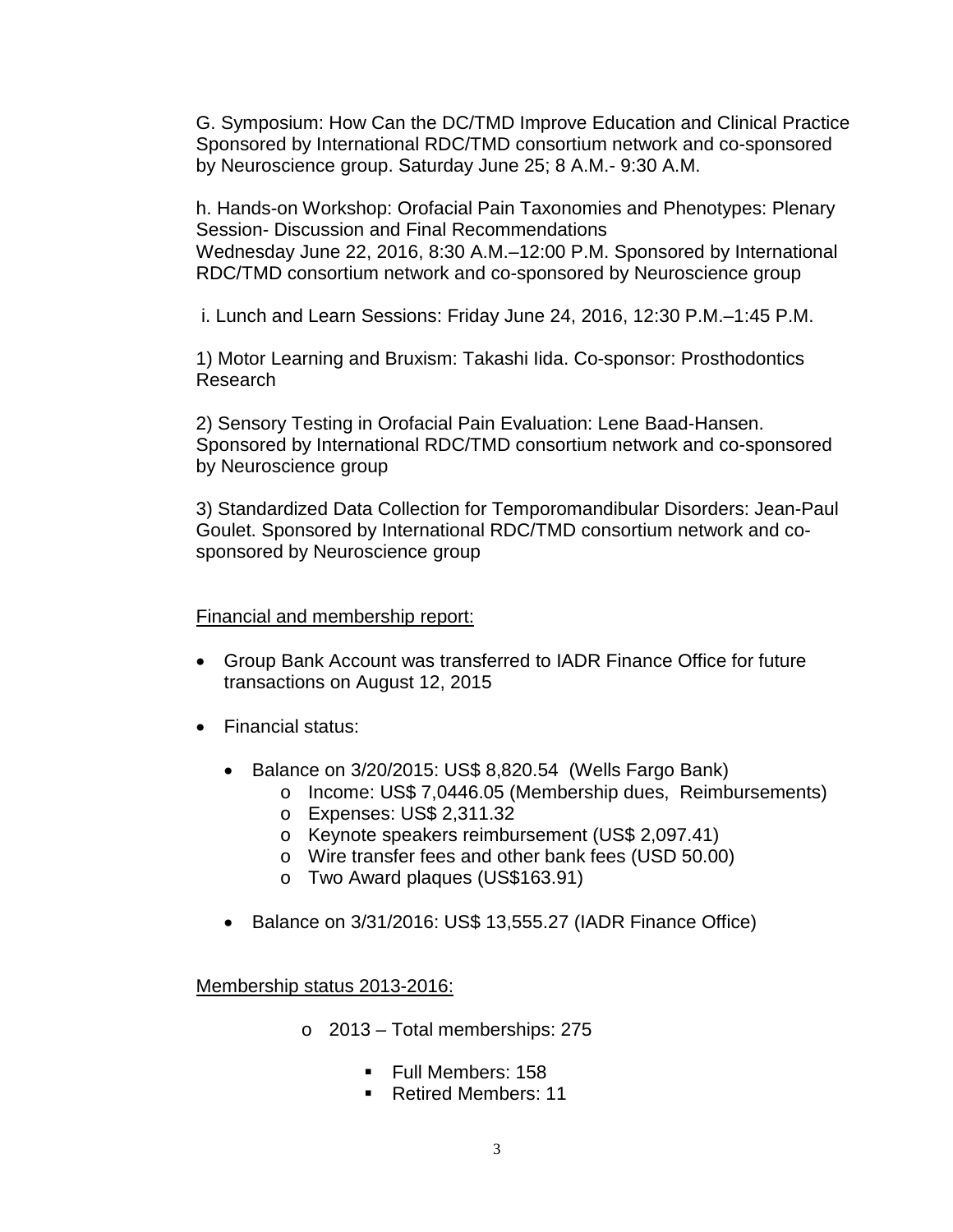- Student members: 106
- o 2014 Total memberships: 238
	- Full Members: 161
	- Retired Members: 10
	- Student Members: 77
- o 2015 Total memberships: 336
	- **Full Members: 214**
	- Retired Members: 6
	- Student Members: 116
- $\circ$  2016 Total memberships: 314 (as of June 9, 2016)
	- **Full Members: 191**
	- Retired Members: 6
	- Student Members: 117

Next, Dr. Osamu Komiyama presented Neuroscience group Executive Committee Updates and Elections.

Executive committee for the next Business Year 2016-2017 and Council representatives:

- 1. President: (Somsak Mitrirattanakul, proposed)
- 2. Immediate past president: Osamu Komiyama
- 3. Councilors: Dominik Ettlin, Joao Ferreira
- 4. Election of President-elect (Ashok Kulkarni, proposed)
- 5. Election of Secretary/treasurer (Maria Pigg, proposed)
- 6. Election of Representative for next AADR council meeting
- 7. Election of Representative for next IADR council meeting

His proposal was unanimously approved by the Group members in attendance.

The Report form the IADR Council Meeting was presented by Dr. Somsak Mitrirattanakul:

- The IADR Board is recommending Xi'an, China for the 2021 IADR General Session (June 16-19, 2021)
- New JDR Associate Editor, Gustavo Garlet of Brazil
- IADR Council approves the IADR Corporate Sponsorship Policy
- Approve the formation of a Guatemalan non-Divisional Section within the Latin American Region.
- Approve the formation of the IADR e-Oral Health Network in concept (not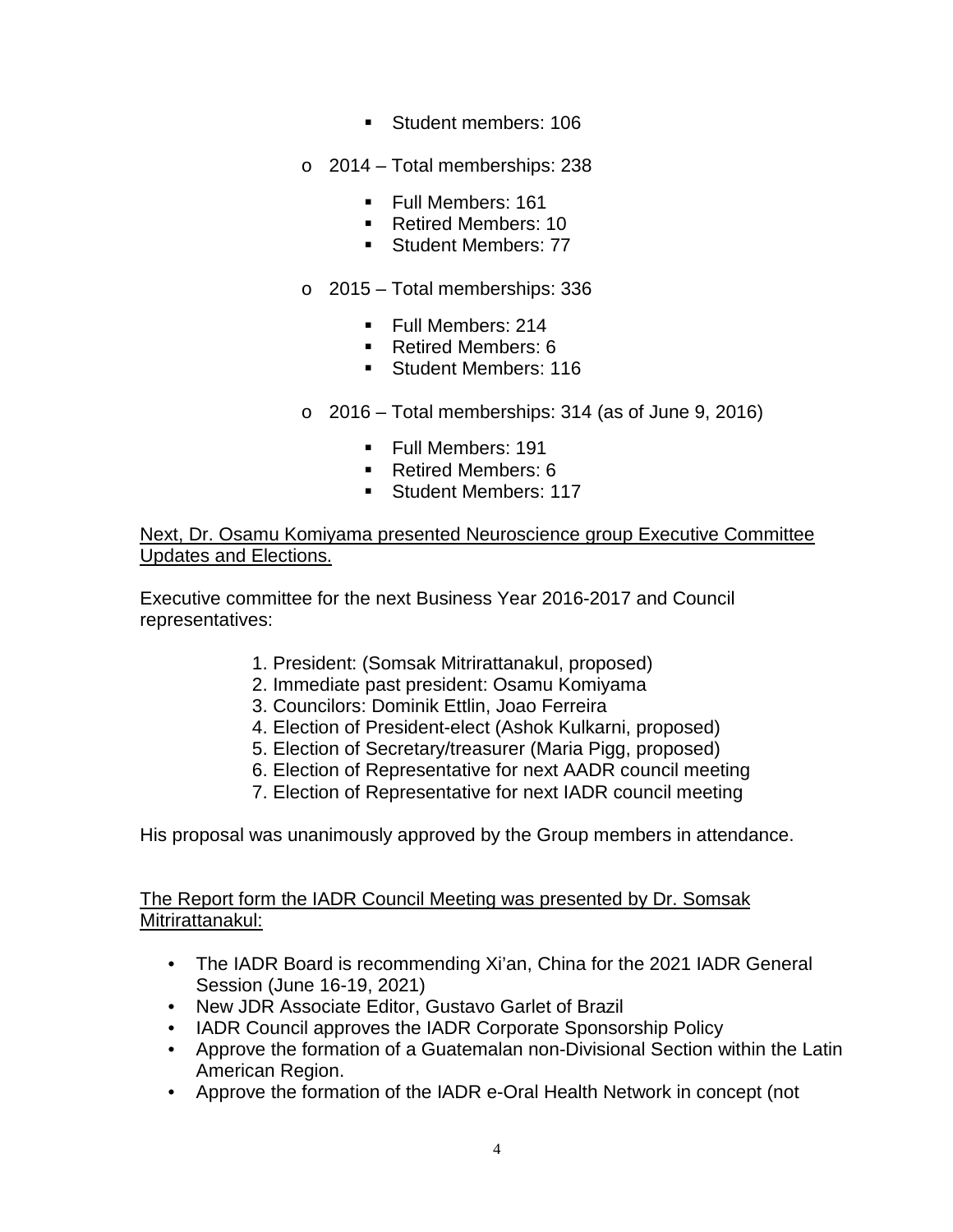governing structure or officers) pending ongoing Group/Network governing structure updates.

- The IADR Board of Directors recommends the following candidates to Council as candidates to stand for election by the membership in 2016 for the office of IADR Vice-president:
	- · Paula Moynihan, Newcastle University, United Kingdom
	- · Giuseppe A. Romito, University of São Paulo, Brazil
	- · Xue-Dong Zhou, Sichuan University, China
- IADR Constitutional Changes—Addition of Young Investigator to Board-Action

# The Report from the AADR Council Meeting was presented by Dr. Ashok Kulkarni:

Following are the Council highlights from the 2016 AADR/CADR Annual Meeting:

- Council approved the 2016-2017 AADR Committee Appointments as presented by the AADR Board Operations Committee.
- Council approved Constitutional changes to include three new Board positions for a full membership vote in 2016.
- Council approved the formation of the AADR Arizona Section.
- Council approved the AADR Budget for 2016.
- Council approved the 2014 Independent Auditors' Report.
- Council approved the following slate of nominees to stand for election as AADR Vice-president:
	- o Mina Mina, University of Connecticut
	- o J. Timothy Wright, University of North Carolina, Chapel Hill
	- o Pamela Yelick, Tufts University, Boston
- Council approved the following slate of nominees to stand for election as AADR Publications Committee Member-at-Large:
	- o Nisha D'Silva, University of Michigan
	- o Sarandeep Singh Huja, University of Kentucky
	- o Effie Ioannidou, University of Connecticut
- Council elected Christy McKinney, University of Washington as the 2016-2019 Member-at-Large.
- Council approved the updated [Science Policy Statements:](http://newsmanager.commpartners.com/linktrack.php?url=http%3A%2F%2Fwww.iadr.org%2Fi4a%2Fpages%2Findex.cfm%3FpageID%3D3465)
	- o [Use of Stem Cells in Dental Research](http://newsmanager.commpartners.com/linktrack.php?url=http%3A%2F%2Fwww.iadr.org%2Fi4a%2Fpages%2Findex.cfm%3FpageID%3D3465%23USE_STEM_CELLS)
	- o [Animal Research Policy](http://newsmanager.commpartners.com/linktrack.php?url=http%3A%2F%2Fwww.iadr.org%2Fi4a%2Fpages%2Findex.cfm%3FpageID%3D3465%23USE_ANIMALS)
- The Council Feedback session addressed two areas:
	- o Feedback on the AADR Fall Focused Symposium, if the meeting should be continued and if so, what is the best model for the future.
	- o Feedback on topic areas for future AADR Faculty Development Workshops.

IADR Wiley Blackwell Neuroscience Young Investigator Awards were presented by Dr. Osamu Komiyama: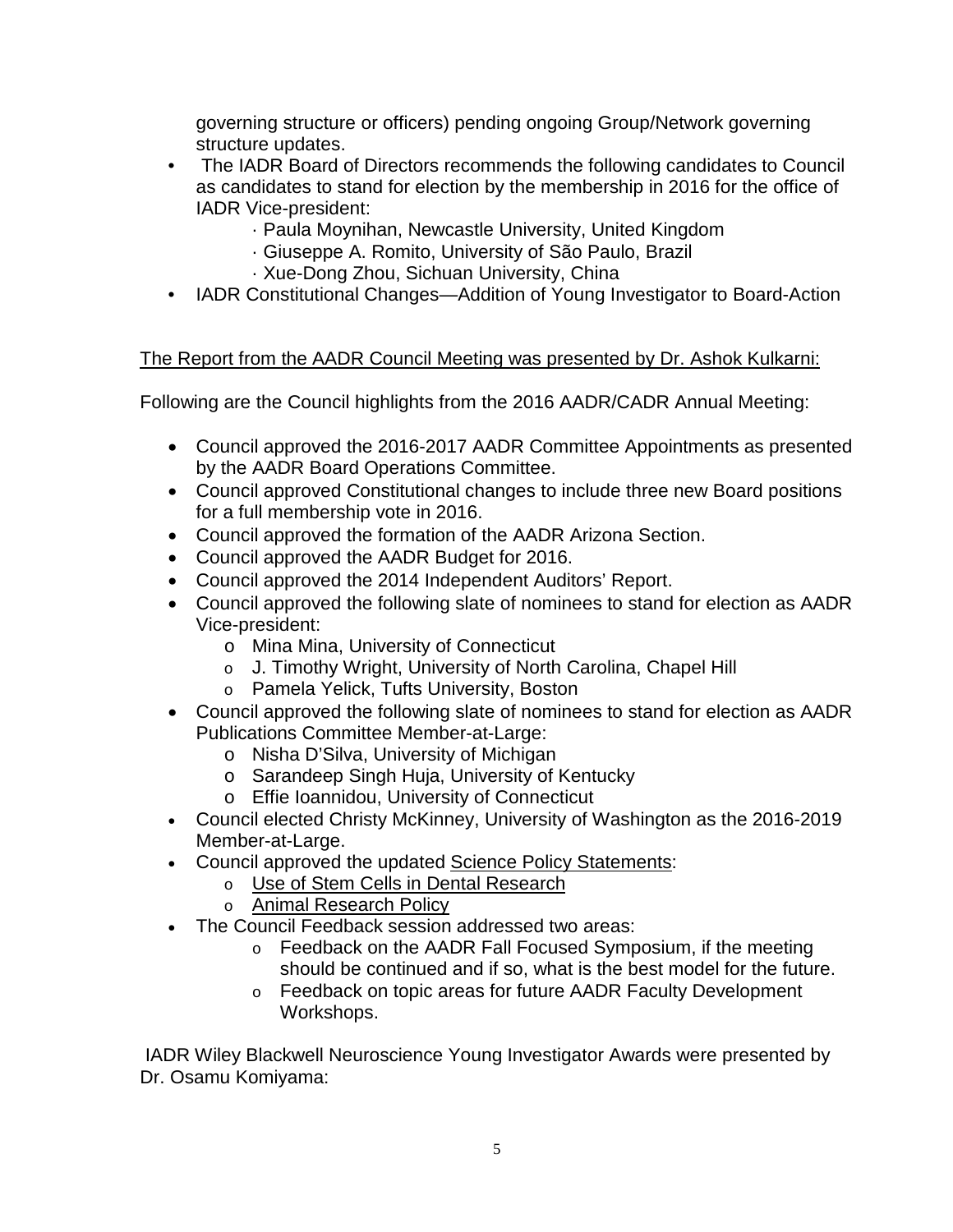- 1st prize winner is Ben Brönnimann Lambelet, MSc. Neuroscience research, Psychotherapy in pain patients, BiofeedbackCenter of Dental Medicine University of Zurich Title: Cold Air Heats the Brain: fMRI of Dentine Hypersensitivity
- $\bullet$   $2^{nd}$  prize winner is Anna Lövgren, Faculty of Medicine, Umeå University. Title: Validity of three screening questions (3Q/TMD) in relation to DC/TMD
- 3<sup>rd</sup> prize winner is Flavia Penteado Kapos, University of Minnesota, School of Dentistry Title: TMD Treatments Received by Cases During Eight-Year Follow-Up





Ben Brönnimann Lambelet Anna Lövgren Flavia Penteado Kapos







He then invited comments and suggestions from the Group members on the Future initiatives:

- Open call for Symposia, Workshops and Lunch-and-Learn Sessions and organizers for the next AADR and IADR meetings.
- Open Call for Nomination of Group Program Chair (GPC), reviewers and